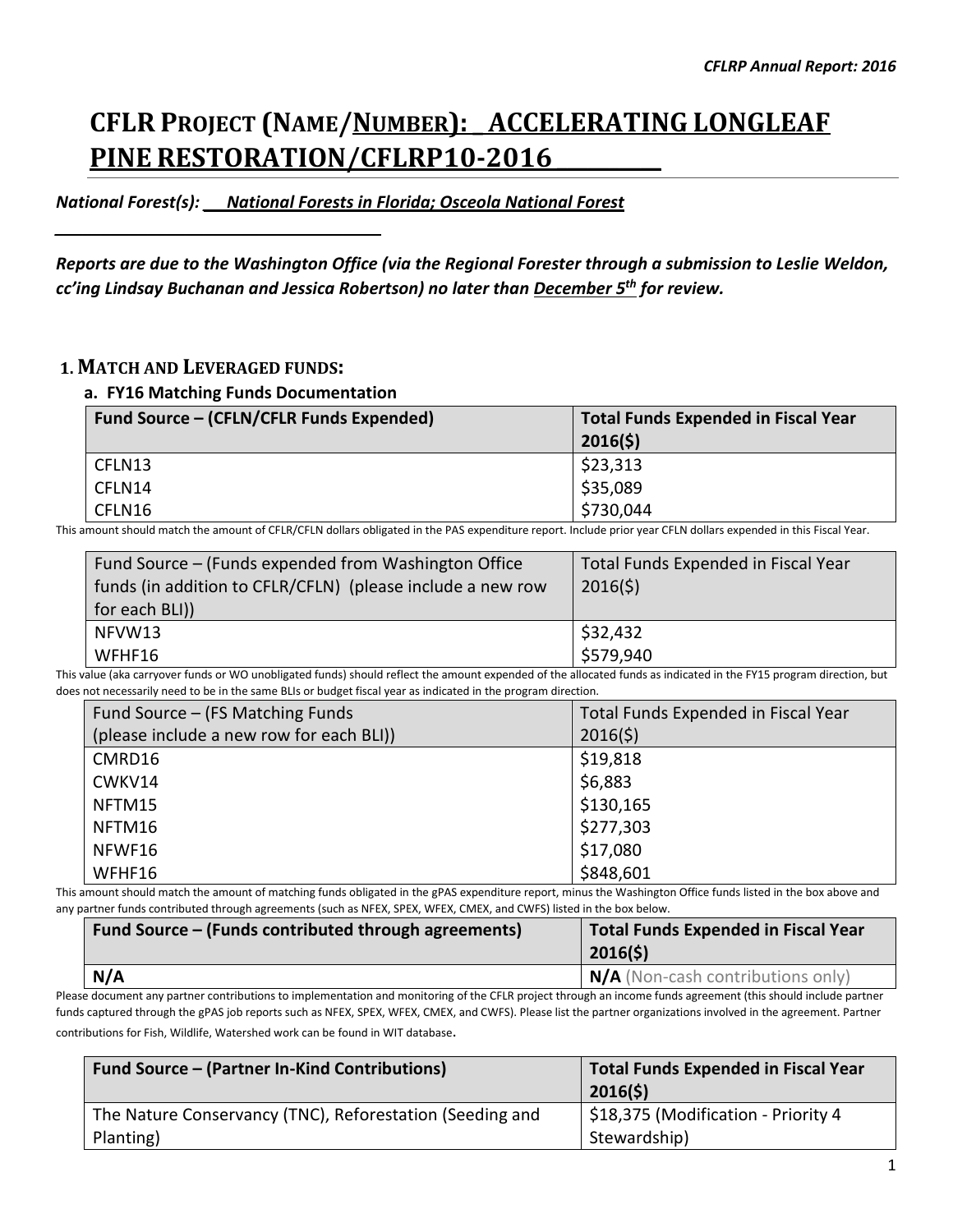Total partner in-kind contributions for implementation and monitoring of a CFLR project. Please list the partner organizations that provided in-kind contributions.

| Service work accomplishment through goods-for services<br>funding within a stewardship contract (for contracts<br>awarded in FY16) | <b>Totals</b>                                                                        |  |
|------------------------------------------------------------------------------------------------------------------------------------|--------------------------------------------------------------------------------------|--|
| Total revised non-monetary credit limit for contracts awarded<br>in FY16                                                           | \$2,100,648.48 (TNC - Priority 4 SPA)<br>\$3,510,789.39 (TNC - Sandlin South<br>SPA) |  |

*This should be the amount in contract's "Progress Report for Stewardship Credits, Integrated Resources Contracts or Agreements" in cell J46, the "Revised Non-Monetary Credit Limit," as of September 30. Additional information on the Progress Reports is available in CFLR Annual Report Instructions document. Note: revised non-monetary credit limits for contracts awarded prior to FY16 were captured in the FY15 CFLR annual report.*

#### **b. Please provide a narrative or table describing leveraged funds in your landscape in FY2016.**

| Description of item                                                                         | Location                                                   | <b>Estimated</b><br>total<br>acres | <b>Estimated</b><br>total<br>funds | <b>Forest Service or</b><br><b>Partner Funds?</b>                         | <b>Source</b><br>οf<br>funds |
|---------------------------------------------------------------------------------------------|------------------------------------------------------------|------------------------------------|------------------------------------|---------------------------------------------------------------------------|------------------------------|
| Fuel management, site<br>preparation, reforestation,<br>and wildlife habitat<br>improvement | John M.<br><b>Bethea</b><br><b>State Forest</b>            | 5,000                              | \$133,507                          | <b>Forest Service funds</b><br>x<br><b>Partner Funds</b>                  |                              |
| Fuel management, site<br>preparation, reforestation,<br>and wildlife habitat<br>improvement | <b>Okefenokee</b><br><b>National</b><br>Wildlife<br>Refuge | 10,000                             | \$138,636                          | Forest Service funds<br>X<br>Partner Funds                                |                              |
| Fuel management, site<br>preparation, reforestation,<br>and wildlife habitat<br>improvement | <b>Dixon</b><br><b>Memorial</b><br><b>State Forest</b>     | 3,000                              | \$3,850                            | Forest Service funds<br>$\boldsymbol{\mathsf{x}}$<br><b>Partner Funds</b> |                              |

### **2. Please tell us about the CFLR project's progress to date in restoring a more fire-adapted ecosystem as described in the project proposal**, and HOW IT HAS CONTRIBUTED TO THE WILDLAND FIRE GOALS IN THE *10-YEAR COMPREHENSIVE STRATEGY IMPLEMENTATION PLAN*.

The Osceola is using CFLN funding to extend mastication contracts to reduce hazardous fuels. Mechanical reduction of these fuels has and will continue to facilitate the reintroduction of prescribed fire into areas deemed high risk for prescribed fire use. Observations have shown that wildfires impacted treated areas dramatically less than untreated areas. As new projects are approved in the Region, we are providing advice to other managers based on our experience with multiple treatments used in this program*.*

| Reference from fuel treatment effectiveness report                                  | Activities and |
|-------------------------------------------------------------------------------------|----------------|
|                                                                                     | Outcomes       |
| Percent change from 10-year average for wildfires controlled during initial attack. | -5.0% Change   |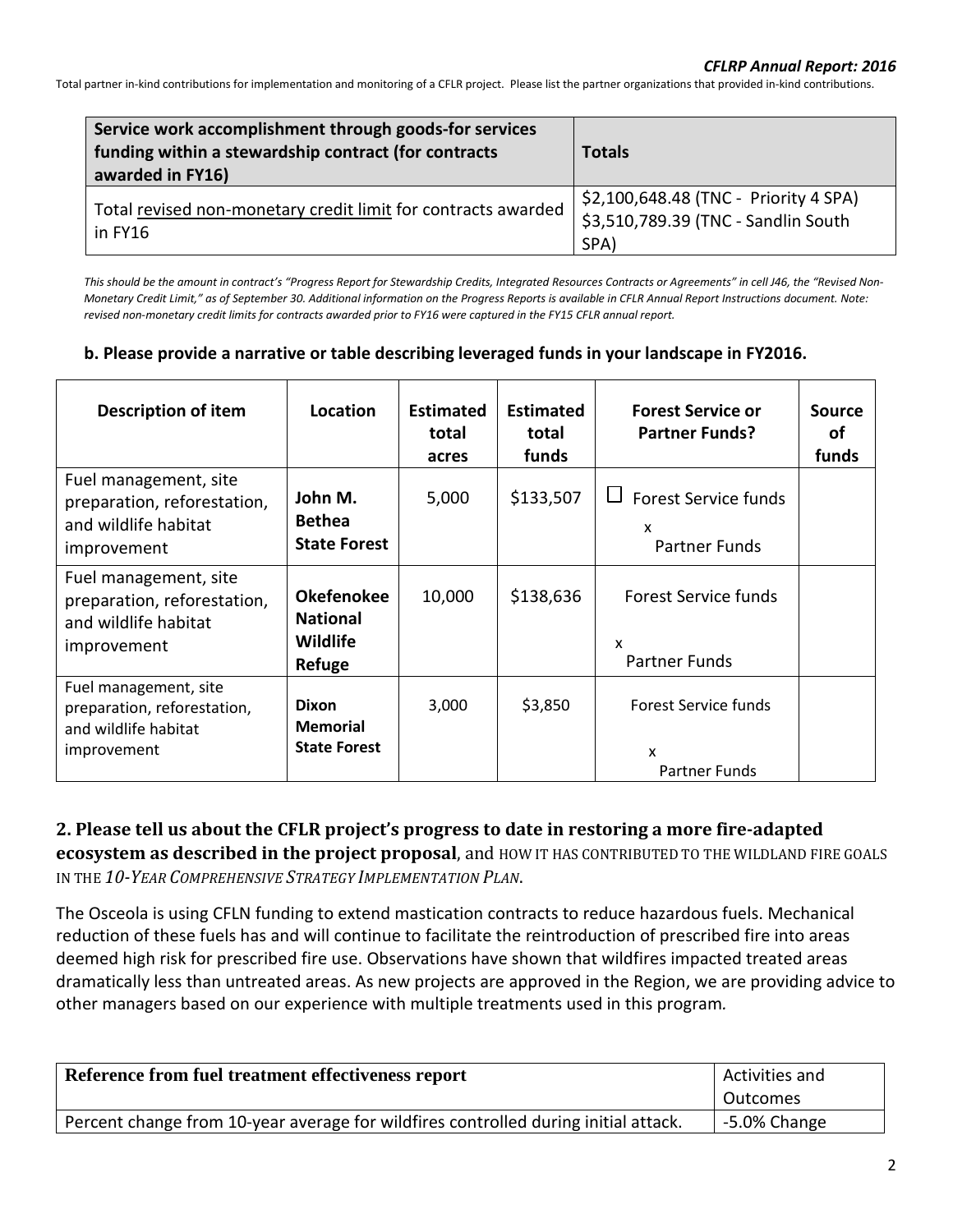| Reference from fuel treatment effectiveness report                                    | Activities and |
|---------------------------------------------------------------------------------------|----------------|
|                                                                                       | Outcomes       |
| Percent change from 10 year average for number of unwanted human-caused               | +40% Change    |
| wildfires.                                                                            |                |
| Percent of fires not contained in initial attack that exceed a stratified cost index. | 0%             |
| Total number of acres treated to restore fire-adapted ecosystems which are moved      | 37,170 acres   |
| toward and maintain desired conditions. (WUI and Non-WUI)                             |                |
| Number of WUI acres treated that are identified in CWPPS or other application         | 29,222 acres   |
| collaboratively developed plans.                                                      |                |
| Number of non-WUI acres treated that are identified through collaboration             | 5,948 acres    |
| consistent with the Implementation Plan.                                              |                |
| Number of acres and percent of the natural ignitions that are allowed to burn under   | 1,000 acres    |
| strategies that result in desired conditions in WUI and Non-WUI.                      |                |
| Number of acres treated by mechanical thinning, through collaboration consistent      | 3,937 acres    |
| with the <i>Implementation Plan</i> . (Timber                                         |                |

# **3. WHAT ASSUMPTIONS WERE USED IN GENERATING THE NUMBERS AND/OR PERCENTAGES YOU PLUGGED INTO THE TREAT TOOL**?

| FY 2016 jobs created/maintained  | <b>Jobs (Full</b><br>and Part-<br>Time)<br>(Direct) | <b>Jobs (full</b><br>and Part-<br>Time)<br>(Total) | <b>Labor Income</b><br>(Direct) | <b>Labor income</b><br>(Total) |
|----------------------------------|-----------------------------------------------------|----------------------------------------------------|---------------------------------|--------------------------------|
| Timber harvesting component      | 21                                                  | 29                                                 | \$1,038,577                     | \$1,236,301                    |
| Forest and watershed restoration | 9                                                   | 10                                                 | \$128,332                       | \$177,134                      |
| component                        |                                                     |                                                    |                                 |                                |
| Mill processing component        | 6                                                   | 10                                                 | \$291,818                       | \$521,474                      |
| Implementation and monitoring    | 15                                                  | 16                                                 | \$138,933                       | \$153,383                      |
| <b>Other Project Activities</b>  | 1                                                   |                                                    | \$30,247                        | \$38,634                       |
| <b>TOTALS:</b>                   | 52                                                  | 66                                                 | \$1,627,905                     | \$2,126,926                    |

### **FY 2016 JOBS CREATED/MAINTAINED (FY16 CFLR/CFLN/ WOCARRYOVER FUNDING):**

*Values obtained from Treatment for Restoration Economic Analysis Tool (TREAT) spreadsheet, "Impacts-Jobs and Income" tab. Spreadsheet and directions available at http://www.fs.fed.us/restoration/CFLR/submittingproposals.shtml#tools.* 

# **FY 2016 JOBS CREATED/MAINTAINED (FY16 CFLR/CFLN/ WOCARRYOVER AND MATCHING FUNDING):**

| FY 2016 jobs created/maintained  | <b>Jobs (Full</b><br>and Part-<br>Time)<br>(Direct) | <b>Jobs (Full</b><br>and Part-<br>Time)<br>(Total) | <b>Labor Income</b><br>(Direct) | <b>Labor Income</b><br>(Total) |
|----------------------------------|-----------------------------------------------------|----------------------------------------------------|---------------------------------|--------------------------------|
| Timber harvesting component      | 32                                                  | 44                                                 | \$1,592,055                     | \$1,895,150                    |
| Forest and watershed restoration | 14                                                  | 16                                                 | \$188,523                       | \$272,843                      |
| component                        |                                                     |                                                    |                                 |                                |
| Mill processing component        | 13                                                  | 24                                                 | \$670,999                       | \$1,199,068                    |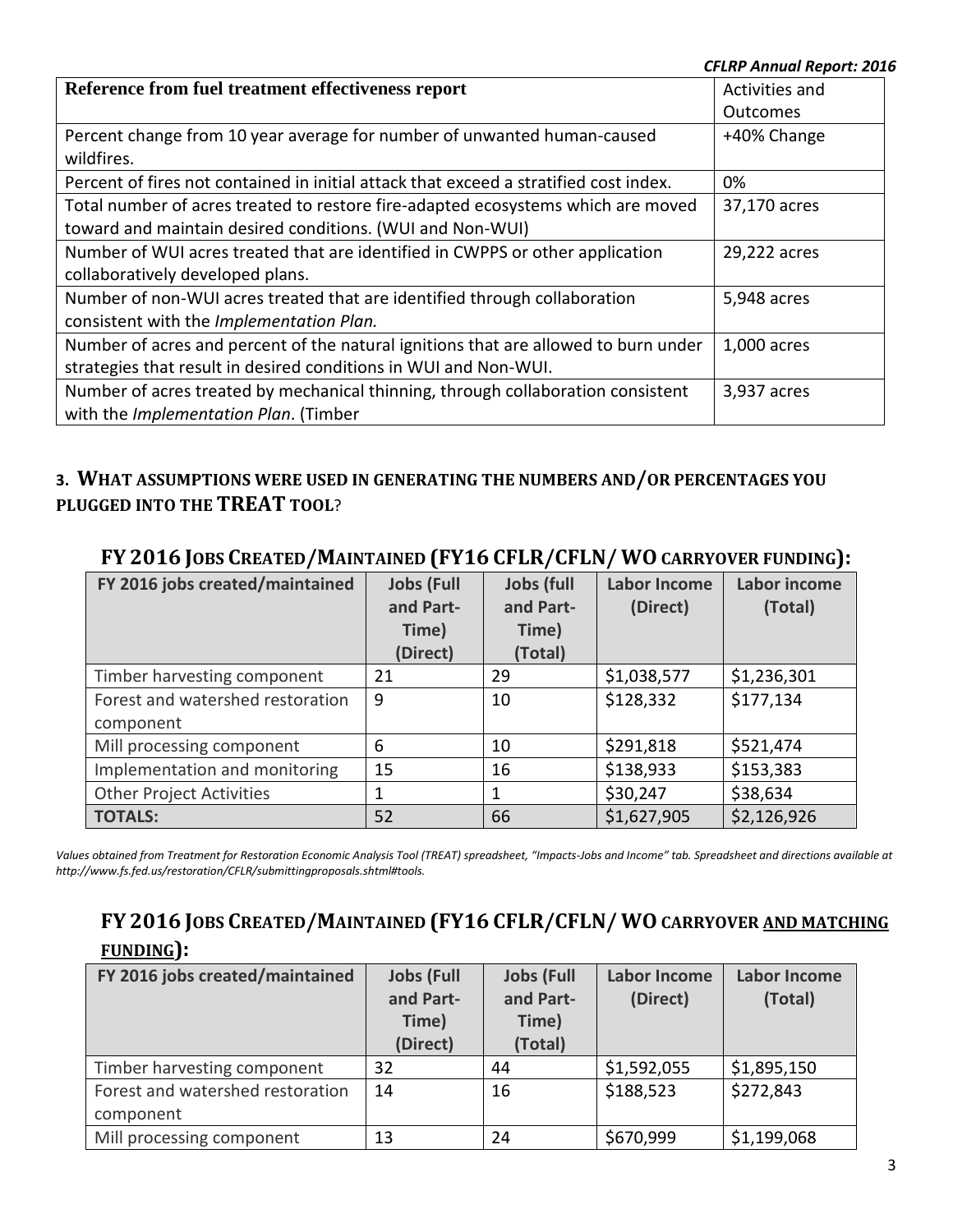| FY 2016 jobs created/maintained | <b>Jobs (Full</b><br>and Part-<br>Time)<br>(Direct) | <b>Jobs (Full</b><br>and Part-<br>Time)<br>(Total) | <b>Labor Income</b><br>(Direct) | <b>Labor Income</b><br>(Total) |
|---------------------------------|-----------------------------------------------------|----------------------------------------------------|---------------------------------|--------------------------------|
| Implementation and monitoring   | 21                                                  | 23                                                 | \$548,693                       | \$605,760                      |
| <b>Other Project Activities</b> |                                                     |                                                    | \$49,187                        | \$62,827                       |
| <b>TOTALS:</b>                  | 81                                                  | 109                                                | \$3,049,457                     | \$4,035,647                    |

### **4. DESCRIBE OTHER COMMUNITY BENEFITS ACHIEVED AND THE METHODS USED TO GATHER**

**INFORMATION ABOUT THESE BENEFITS**. **How has CFLR and related activities benefitted your community from a social and/or economic standpoint?** (Please limit answer to two pages). *If you have one story you could tell a member of Congress or other key stakeholder about the benefits in the community the project has helped achieve, what would it be?*

Contracts were awarded to small corporations within the commuting area. Forest management activities led to the harvest of **40,169 CCF** timber volume, on **3,937 acres** of forest in Fiscal Year 2016. This was done in three timber sales, which reduce fuels, enhance native groundcover, and improve wildlife habitat. Moreover, these activities have added product to local wood markets at competitive market rates.

An economic impact study was conducted by Southwick and Associates and Responsive Management for the first three years of the Accelerating Longleaf Project; from 2010 to 2012. An excerpt from the study states, "This program has contributed over \$10 million to Gross Domestic Product, over \$1 million in state and local tax revenue, \$1.2 Million in federal revenues were returned to the federal government, and \$7 million in salaries and wages were generated. In economic output, which is the sum of all personal and business spending resulting from the CFLR Program, over \$16.6 million in activity was stimulated by this project from 2010 to 2012. For every \$1 invested in this program, \$0.20 is returned to the federal government in tax revenues, \$1.50 in GDP is created, and \$2.40 in total economic activity is generated." [Southwick Associates](http://www.southwickassociates.com/cflrp-economic-impact-report/)

**5. BASED ON YOUR PROJECT MONITORING PLAN, DESCRIBE THE MULTIPARTY MONITORING PROCESS. WHAT PARTIES (WHO) ARE INVOLVED IN MONITORING, AND HOW? WHAT IS BEING MONITORED? PLEASE BRIEFLY SHARE KEY BROAD MONITORING RESULTS AND HOW RESULTS RECEIVED TO DATE ARE INFORMING SUBSEQUENT MANAGEMENT ACTIVITIES (E.G. ADAPTIVE MANAGEMENT), IF AT ALL.** What are the current weaknesses or shortcomings of the monitoring process? (Please limit answer to two pages. Include a link to your monitoring plan if it is available).

A suite of ecological and biological data is being collected from randomly selected plots to monitor effects which can be extrapolated across the landscape. Forty sites were surveyed in 2016, focusing on avian diversity and abundance; plant diversity and cover; and ecological condition utilizing a ranked tier system. Additionally, vegetation treatments were monitored by the collaborative to determine efficacy of treatments for ecological restoration in pine flatwoods. Preliminary data findings support that on-going work is generally moving the Osceola landscape to an improved ecological condition. While the majority of monitoring is being conducted by a Tall Timbers Research Station (TTRS) umbrella, the Cooperative for Conserved Forest Ecosystems: Outreach and Research (CFEOR) is also measuring efficacy of treatment types. Data from these monitoring efforts are utilized to update the Osceola National Forest's management techniques and Ecological Condition Model (ECM).

In addition, the Osceola is continuing to work with the Southern Research Station (SRS) through the Joint Fire Science Program. In FY 2016, the SRS toured the Osceola, began gathering data, and researched the history of the forest. This was done in an effort to begin simulating landscape-scale fuel treatments across the forest.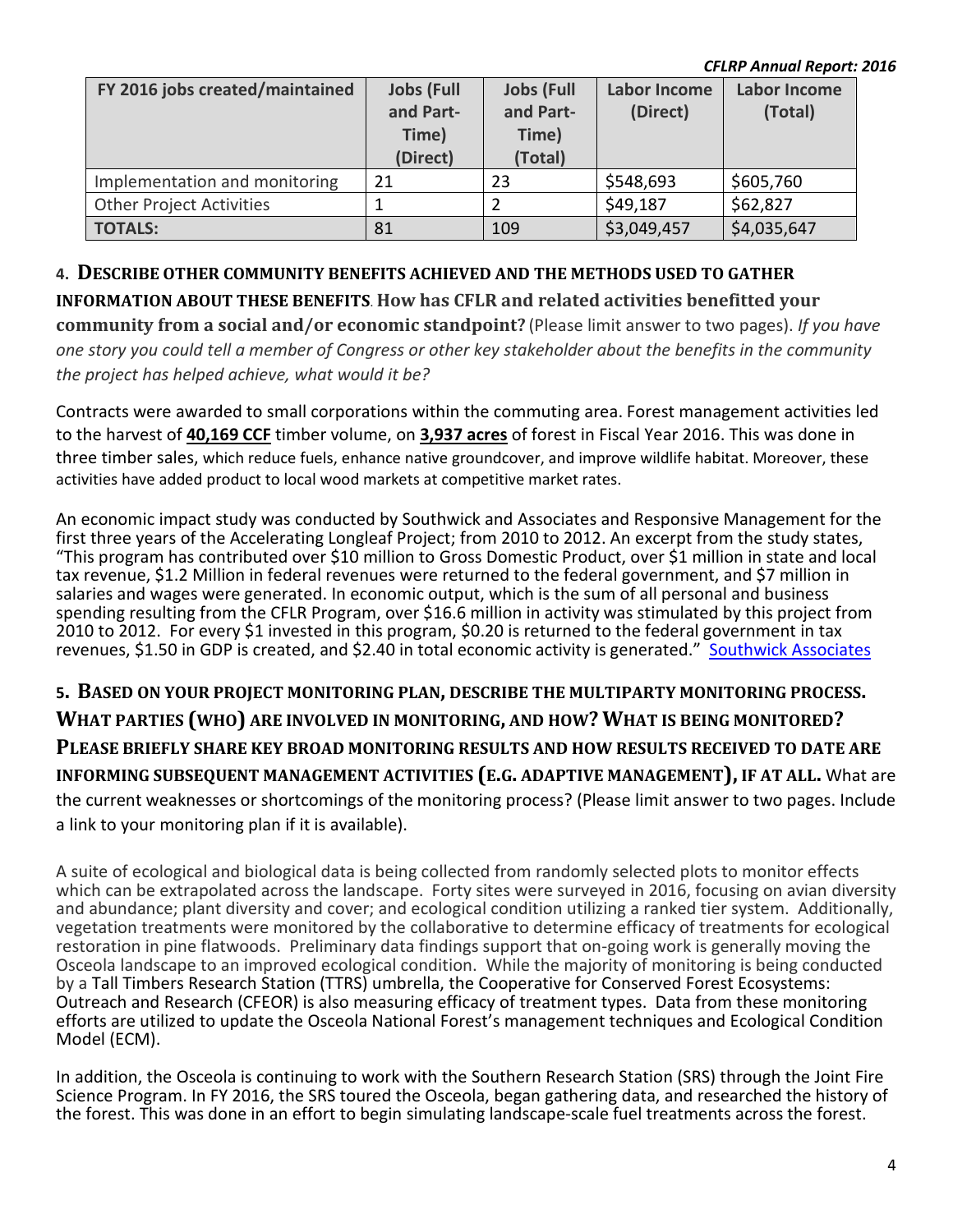The simulations will focus on identifying high priority areas within extreme fire weather conditions. The SRS is anticipating the availability of a draft product in 2017.

# **6. FY 2016 ACCOMPLISHMENTS**.

| <b>Performance Measure</b>            | Unit of      | <b>Total Units</b> | <b>Total</b>     | <b>Type of Funds (CFLR, Specific FS</b> |
|---------------------------------------|--------------|--------------------|------------------|-----------------------------------------|
|                                       | measur       | <b>Accomplishe</b> | <b>Treatment</b> | <b>BLI, Partner Match)</b>              |
|                                       | e            | d                  | Cost (5)         |                                         |
| Acres of forest                       | Acres        | N/A                | N/A              | N/A                                     |
| vegetation established                |              |                    |                  |                                         |
| <b>FOR-VEG-EST</b>                    |              |                    |                  |                                         |
| Acres of forest                       | Acres        | 3,480              | \$435,000        | <b>CFLN</b>                             |
| vegetation improved                   |              |                    |                  |                                         |
| FOR-VEG-IMP                           |              |                    |                  |                                         |
| Manage noxious                        | Acre         | N/A                | N/A              | N/A                                     |
| weeds and invasive                    |              |                    |                  |                                         |
| plants<br>INVPLT-NXWD-FED-            |              |                    |                  |                                         |
| AC                                    |              |                    |                  |                                         |
| <b>Highest priority acres</b>         | Acres        | N/A                | N/A              | N/A                                     |
| treated for invasive                  |              |                    |                  |                                         |
| terrestrial and aquatic               |              |                    |                  |                                         |
| species on NFS lands                  |              |                    |                  |                                         |
| <b>INVSPE-TERR-FED-</b>               |              |                    |                  |                                         |
| AC                                    |              |                    |                  |                                         |
| Acres of water or soil                | Acres        | N/A                | N/A              | N/A                                     |
| resources protected,                  |              |                    |                  |                                         |
| maintained or                         |              |                    |                  |                                         |
| improved to achieve                   |              |                    |                  |                                         |
| desired watershed                     |              |                    |                  |                                         |
| conditions.                           |              |                    |                  |                                         |
| S&W-RSRC-IMP<br>Acres of lake habitat |              |                    |                  |                                         |
| restored or enhanced                  | Acres        | N/A                | N/A              | N/A                                     |
| <b>HBT-ENH-LAK</b>                    |              |                    |                  |                                         |
| Miles of stream habitat               | <b>Miles</b> | N/A                | N/A              | N/A                                     |
| restored or enhanced                  |              |                    |                  |                                         |
| <b>HBT-ENH-STRM</b>                   |              |                    |                  |                                         |
| Acres of terrestrial                  | Acres        | 58,417             | \$120,018        | (CFLN, NFWF, WFHF)                      |
| habitat restored or                   |              |                    |                  |                                         |
| enhanced                              |              |                    |                  |                                         |
| <b>HBT-ENH-TERR</b>                   |              |                    |                  |                                         |
| Acres of rangeland                    | Acres        | N/A                | N/A              | N/A                                     |
| vegetation improved                   |              |                    |                  |                                         |
| RG-VEG-IMP                            |              |                    |                  |                                         |
| Miles of high clearance               | <b>Miles</b> | 2.2                | N/A              | (CMRD)                                  |
| system roads receiving                |              |                    |                  |                                         |
| maintenance                           |              |                    |                  |                                         |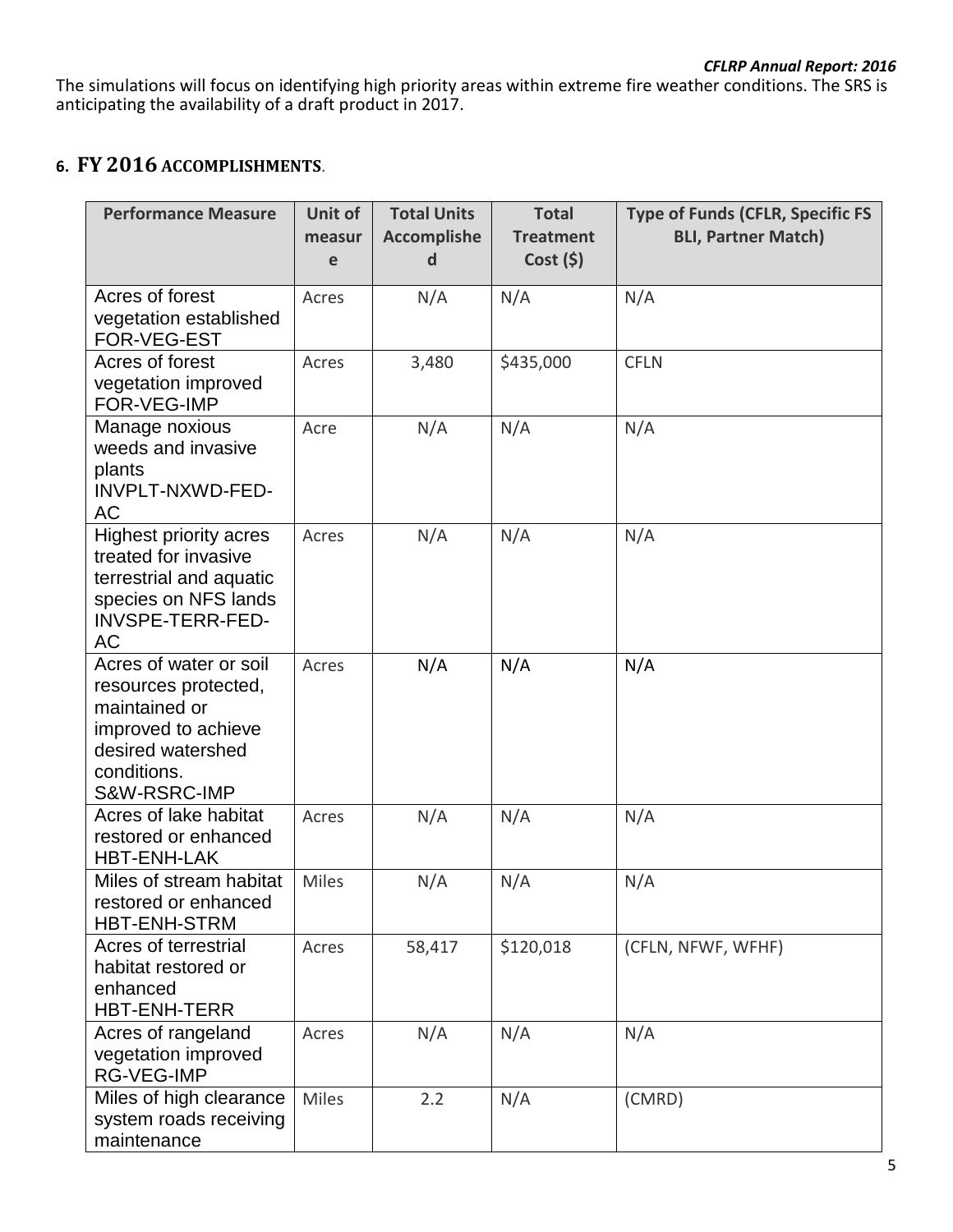| <b>Performance Measure</b>                                                                                                                  | <b>Unit of</b><br>measur<br>e | <b>Total Units</b><br><b>Accomplishe</b><br>d | <b>Total</b><br><b>Treatment</b><br>Cost (5) | <b>Type of Funds (CFLR, Specific FS</b><br><b>BLI, Partner Match)</b> |  |
|---------------------------------------------------------------------------------------------------------------------------------------------|-------------------------------|-----------------------------------------------|----------------------------------------------|-----------------------------------------------------------------------|--|
| <b>RD-HC-MAIN</b>                                                                                                                           |                               |                                               |                                              |                                                                       |  |
| Miles of passenger car<br>system roads receiving<br>maintenance<br><b>RD-PC-MAINT</b>                                                       | <b>Miles</b>                  | N/A                                           | N/A                                          | N/A                                                                   |  |
| Miles of road<br>decommissioned<br><b>RD-DECOM</b>                                                                                          | <b>Miles</b>                  | N/A                                           | N/A                                          | N/A                                                                   |  |
| Miles of passenger<br>car system roads<br>improved<br><b>RD-PC-IMP</b>                                                                      | <b>Miles</b>                  | N/A                                           | N/A                                          | N/A                                                                   |  |
| Miles of high clearance<br>system road improved<br><b>RD-HC-IMP</b>                                                                         | <b>Miles</b>                  | N/A                                           | N/A                                          | N/A                                                                   |  |
| Number of stream<br>crossings constructed<br>or reconstructed to<br>provide for aquatic<br>organism passage<br>STRM-CROS-MTG-<br><b>STD</b> | Numbe<br>r                    | N/A                                           | N/A                                          | N/A                                                                   |  |
| Miles of system trail<br>maintained to standard<br>TL-MAINT-STD                                                                             | <b>Miles</b>                  | N/A                                           | N/A                                          | N/A                                                                   |  |
| Miles of system trail<br>improved to standard<br><b>TL-IMP-STD</b>                                                                          | <b>Miles</b>                  | N/A                                           | N/A                                          | N/A                                                                   |  |
| Miles of property line<br>marked/maintained to<br>standard<br>LND-BL-MRK-MAINT                                                              | <b>Miles</b>                  | N/A                                           | N/A                                          | N/A                                                                   |  |
| Acres of forestlands<br>treated using timber<br>sales<br>TMBR-SALES-TRT-<br>АC                                                              | Acres                         | N/A                                           | N/A                                          | N/A                                                                   |  |
| <b>Volume of Timber</b><br>Harvested<br>TMBR-VOL-HVST                                                                                       | <b>CCF</b>                    | N/A                                           | N/A                                          | N/A                                                                   |  |
| Volume of timber sold<br>TMBR-VOL-SLD                                                                                                       | <b>CCF</b>                    | 40,166<br>(Harvested<br>3,937 acres)          | \$428,593.00                                 | (CFLN, NFTM, CWKV)                                                    |  |
| Green tons from small<br>diameter and low                                                                                                   | Green<br>tons                 | N/A                                           | N/A                                          | N/A                                                                   |  |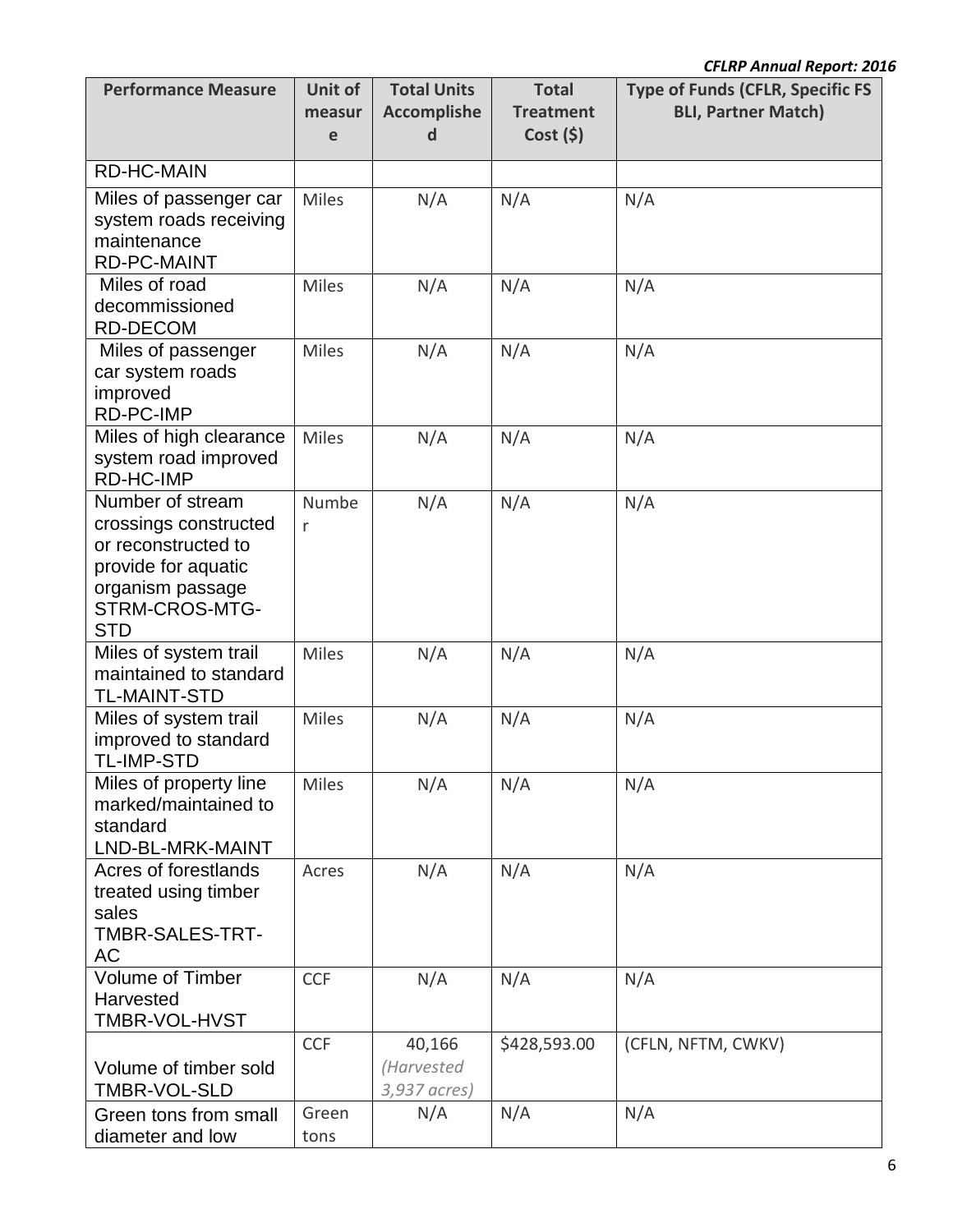| <b>Performance Measure</b>                                                                                                                                         | Unit of<br>measur<br>e | <b>Total Units</b><br><b>Accomplishe</b><br>d | <b>Total</b><br><b>Treatment</b><br>Cost(5)                                                                           | <b>Type of Funds (CFLR, Specific FS</b><br><b>BLI, Partner Match)</b> |
|--------------------------------------------------------------------------------------------------------------------------------------------------------------------|------------------------|-----------------------------------------------|-----------------------------------------------------------------------------------------------------------------------|-----------------------------------------------------------------------|
| value trees removed<br>from NFS lands and<br>made available for bio-<br>energy production<br><b>BIO-NRG</b>                                                        |                        |                                               |                                                                                                                       |                                                                       |
| Acres of hazardous<br>fuels treated outside<br>the wildland/urban<br>interface (WUI) to<br>reduce the risk of<br>catastrophic wildland<br>fire<br>FP-FUELS-NON-WUI | Acre                   | 5,948                                         | \$430,064<br>(Mulching/fu<br>el break<br>restoration<br>\$277,184 and<br><b>Burning</b><br>$$152,880 =$<br>\$430,064) | (CFLN, WFHF)                                                          |
| Acres of<br>wildland/urban<br>interface (WUI) high<br>priority hazardous<br>fuels treated to reduce<br>the risk of catastrophic<br>wildland fire<br>FP-FUELS-WUI   | Acres                  | 32,099                                        | \$1,255,520<br>(Mulching<br>\$517,860,<br>and Burning<br>$$737,660=$<br>\$1,255,520                                   | (CFLN, WFHF)                                                          |
| Number of priority<br>acres treated annually<br>for invasive species on<br><b>Federal lands</b><br>SP-INVSPE-FED-AC                                                | Acres                  | N/A                                           | N/A                                                                                                                   | N/A                                                                   |
| Number of priority<br>acres treated annually<br>for native pests on<br><b>Federal lands</b><br>SP-NATIVE-FED-AC                                                    | Acres                  | N/A                                           | N/A                                                                                                                   | N/A                                                                   |

Units accomplished should match the accomplishments recorded in the Databases of Record. Please include the type of Funds (CFLR, Specific FS BLI, Partner Match) if you have accurate information that is readily available. Please report each BLI on a separate line within a given performance measures' "Type of Funds" box.

**7. FY 2016 ACCOMPLISHMENT NARRATIVE** – Summarize key accomplishments and evaluate project progress not already described elsewhere in this report. (Please limit answer to three pages.)

*Increasing Prescribed Fire Acreage –* Prior to the CFLRP, the Osceola Nation Forest (ONF) prescribe burned an average of 25,000 acres of the forest annually, with most burns occurring in the dormant season. This equates to a fire return interval of 4-5 years (too long to achieve ecological restoration). The widely accepted fire return interval associated with healthy longleaf pine forests is a return interval of 2 to 3 years. To achieve this, the ONF strives to double the annual prescribed fire acreage to 50,000 acres annually over the life of the project. In FY 2016, approximately **33,604 acres** were treated through prescribed burning. *(Performance Measures: FP-FUELS-WUI & FP-FUELS-NON-WUI)*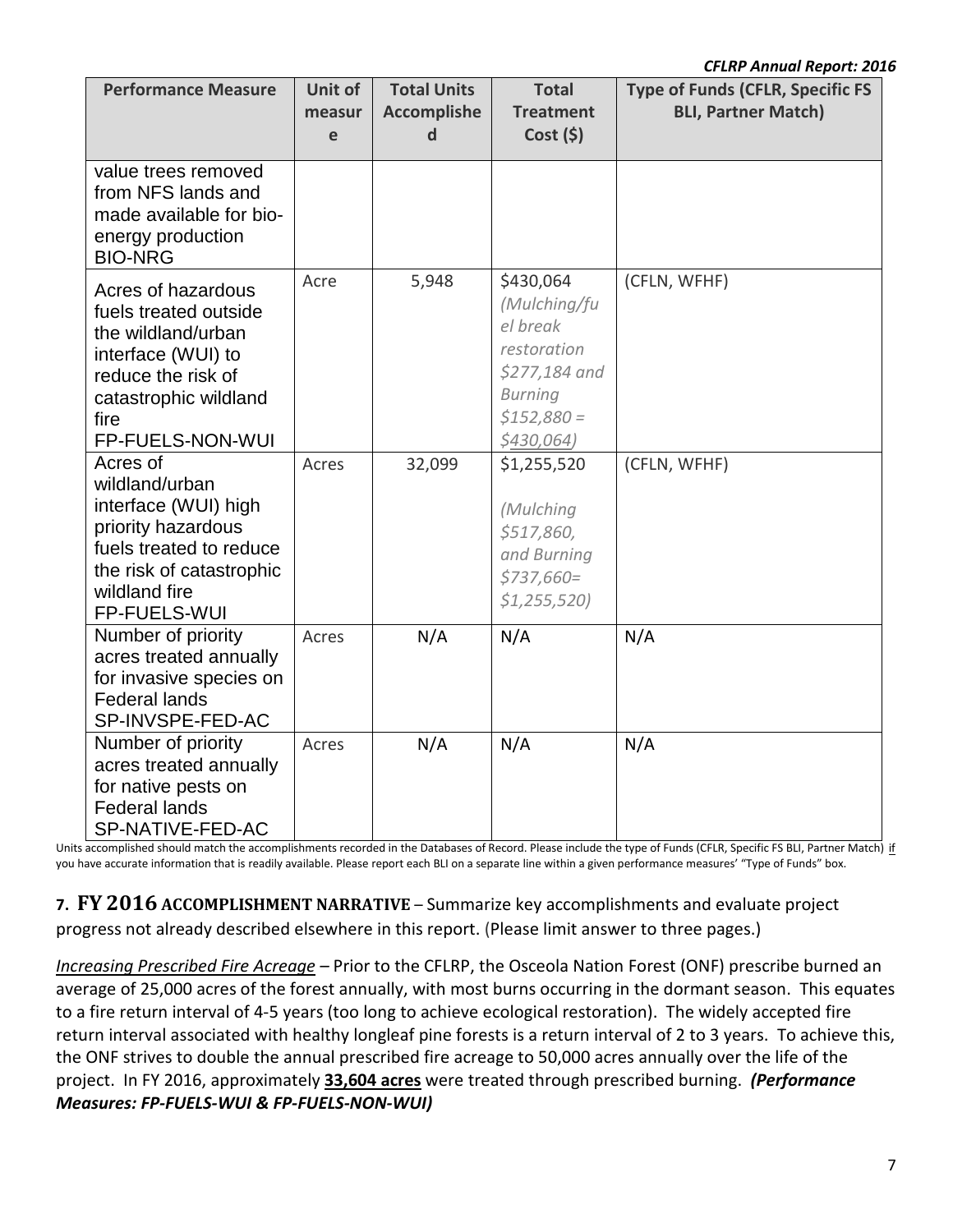*Reducing Hazardous Fuel Loads –* The ONF is also utilizing mulching/mastication contracts to reduce hazardous fuels from a total of 10,000 acres during this project's 10-year window. Mechanical reduction of these fuels has and will continue to facilitate the reintroduction of prescribed fire into areas deemed high risk for prescribed fire use. In FY 2016, **3,365 acres** were mulched and some of these acres were subsequently burned in an effort to both reduce shrubby fuels and restore herbaceous species. *(Performance Measures: FP-FUELS-WUI & FP-FUELS-NON-WUI)*

*Thinning Small Diameter Trees -* CFLR dollars were used to increase timber sale preparation (cruising and marking contracts) and expand the current sales program. The unit was able to treat a total of *3,937 acres* through timber harvest; which produced a total of **40,169 CCF** of timber. Three timber sales were sold and harvested to reduce fuels, enhance native groundcover, and improve wildlife habitat. *(Performance Measure: TMBR-VOL-SLD)*

*Harvesting Woody Biomass –* Green tons from small diameter and low value trees removed from NFS lands and made available for bio-energy production through timber harvests were **0.0 green tons***.* No funds were directly expended for the removal of this biomass; there is not a market for biomass in the area. *(Performance Measure BIO-NRG)*

*Groundcover Restoration and Wildlife Improvement -* Healthy longleaf pine ecosystems harbor some of the richest biological diversity in the country, most of which occurs on the forest floor in the form of grasses and herbaceous vegetation. Many wildlife and plant species, however, begin to decline as sunlight is shaded by an overly dense forest canopy or midstory. Saw palmetto, a naturally occurring shrub in longleaf pine flatwoods, usually occurs in sparse clumps. However, when longleaf pine forests are fire suppressed, saw palmetto densities increase dramatically and replace the diverse understory. When the density of saw palmetto exceeds 33% cover, imperiled grassland birds such as Bachman's sparrow, Henslow's sparrow and bobwhite are no longer present. A common and effective method of reducing saw palmetto coverage, reducing hazardous fuels, and increasing grass and herbaceous species is to use a single pass roller chopper followed closely by the application of prescribed fire. Timber stands with high basal areas of small diameter pines will be thinned, chopped, and burned on a 2-3 year rotation, stimulating the grass and herbaceous ground cover. During the 10 year period of this proposal, 21,000 acres will be treated by roller chopping to restore native groundcover. In FY 2016, **3,480 acres** of palmetto chopping were accomplished. Understory herbaceous restoration is important to partners, the public, and overall ecosystem restoration success. *(Performance Measure: FOR-VEG-IMP)*

In FY 2016, a total of **58,417 acres** were accomplished for terrestrial habitat improvement. This is primarily attributed to: recruitment clusters and artificial cavity insert for the endangered Red-cockaded Woodpecker (RCW); creating and maintaining food plots; mowing near RCW clusters; mastication of vegetation; multiple fuel treatment; and planting of longleaf. The Osceola RCW population grew this year (from 147 to 149 active clusters) with the number of potential breeding groups declining by one (141 to 140). The Osceola NF also continues to contribute to the regional RCW translocation program. *(Performance Measure: HBT-ENH-TERR)*

*Decommissioning Trails and Roads/ Hydrological Restoration -* There are approximately 850 miles of nondesignated routes on the ONF. Many of these non-designated routes are an artifact of historic management and are located on wet sites. The primary environmental impact of these roads is interrupted sheet flow from ditching or where roads have become incised from repeated surface blading. Since implementing a designated travel management system in 2007 the ONF has been monitoring the status of non-designated routes. On dry sites the results of monitoring indicate that most non-designated routes are naturally revegetating. However, on wet sites more active restoration is required. This proposal will actively restore approximately 309 miles over a ten year time frame by blocking road access, planting containerized trees and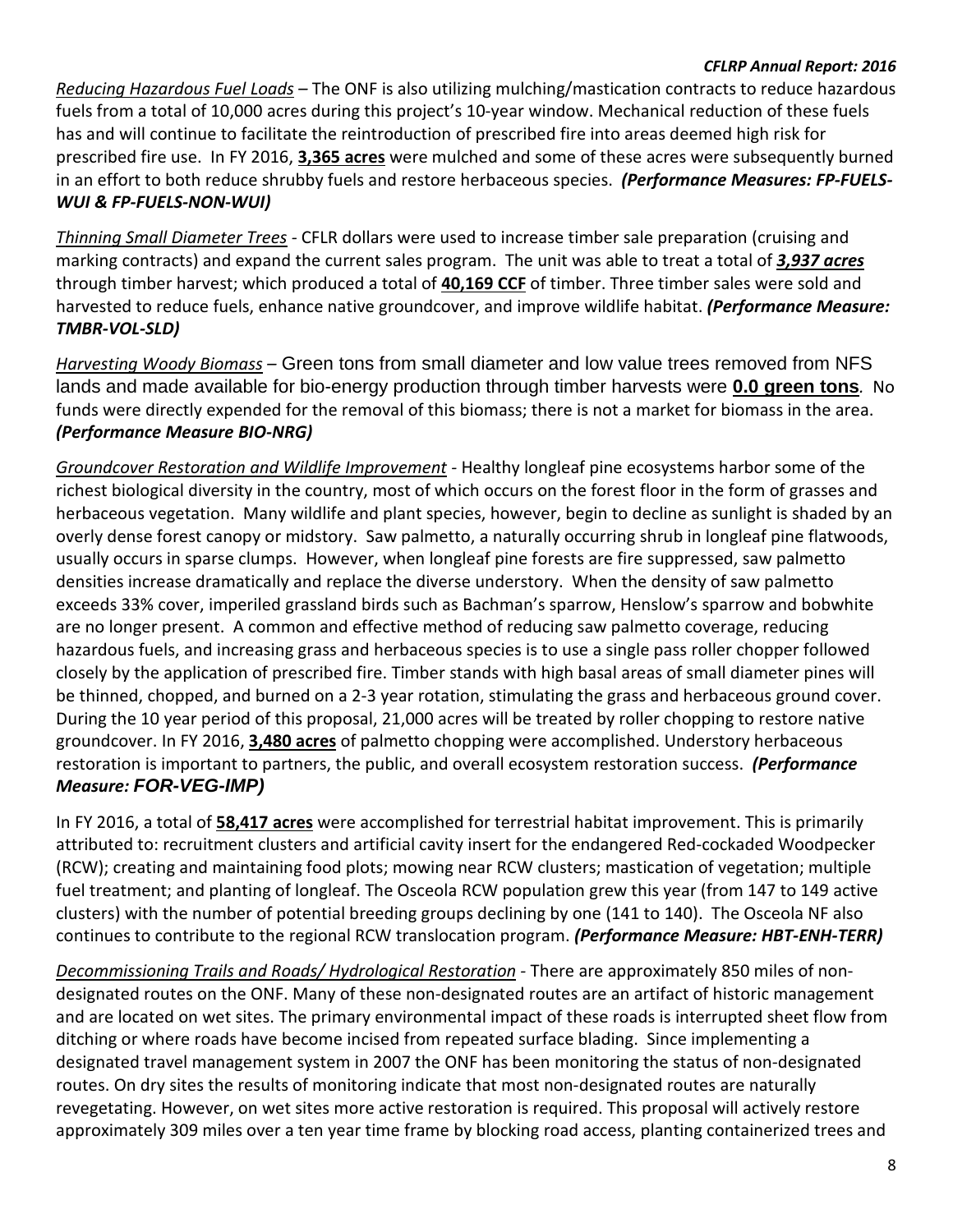shrubs, light disking to increase ground cover and/or recontouring ditches and berms to restore normal hydrologic sheet flow. Numerous historic plowed firelines were created on the ONF for both prescribed fire and fire suppression that are interrupting hydrologic sheet flow and have altered the natural hydrology on the forest. In FY 2016, **488 acres** of fire line restoration was completed; through mulching and restoring hydrologic sheet flow. (*Performance Measure: FP-FUELS-NON-WUI*) In addition, **2.2 miles** of system road was maintained *(Performance Measure: RD-HC-MAINT-MI).*

### *Partnerships-*

Partnerships have strengthened through a Supplemental Project Agreement (SPA) with NWTF; establishment of the Osceola to Okefenokee Longleaf Implementation Team; and through collaboration with The Nature Conservancy on prescribed burns, invasive species inventory, and planning for future SPAs under the newly signed Stewardship Master Agreement. TTRS continues to monitor ecological impacts in the treatment area. A collaboration meeting with CFEOR and the Southern Research Station will lead to enhanced evaluations of CFLRP treatment efficacy. National Forest Foundation and American Forests provided \$48,437 for the purchase of longleaf pine seedlings used during conversion from slash to longleaf pine.

### **8. \*REVIEW THE GPAS SPATIAL INFORMATION SENT TO YOU BY THE WASHINGTON OFFICE AFTER GPAS CLOSES OUT ON OCTOBER 31\***

| <b>Fiscal Year</b> | Total number of acres treated (treatment<br>footprint) |
|--------------------|--------------------------------------------------------|
| <b>FY10</b>        | 54,753 acres                                           |
| <b>FY11</b>        | 41,247 acres                                           |
| <b>FY12</b>        | 64,808 acres                                           |
| <b>FY13</b>        | 32,927 acres                                           |
| <b>FY14</b>        | 31,487 acres                                           |
| <b>FY15</b>        | 38,474 acres                                           |
| <b>FY16</b>        | 101,004 acres                                          |

Please briefly describe how you arrived at the total number of footprint acres: what approach did you use to calculate the footprint?

FY16 acres treated were calculated by adding all units accomplished in gPAS with an exception of 2.2 miles of road maintenance and timber volume sold. However, timber harvest acres were calculated that are associated with timber volume sold**.** 

#### **9. DESCRIBE ANY REASONS THAT THE FY 2016 ANNUAL REPORT DOES NOT REFLECT YOUR PROJECT PROPOSAL, PREVIOUSLY REPORTED PLANNED ACCOMPLISHMENTS, OR WORK PLAN.**

*T*he ONF strives to double the annual prescribed fire acreage to 50,000 acres annually over the life of the project. In FY 2016, approximately **33,604 acres** were treated through prescribed burning. Anticipated burn days were greatly reduced; this is primarily attributed to the prolonged period of dryness within our area that led to parched vegetation and an increased fire weather threat. These conditions have made prescribed burning increasingly hazardous.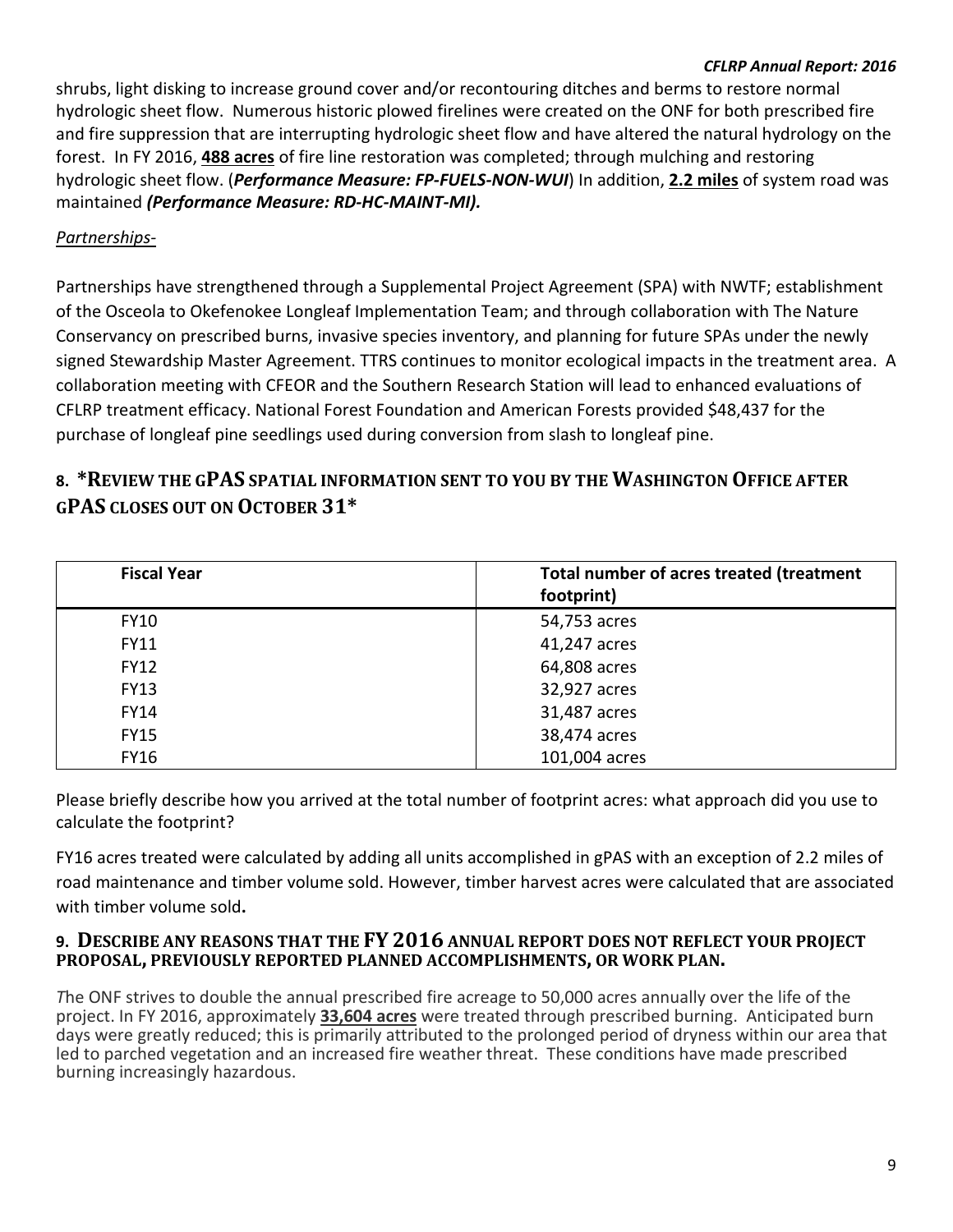## **10**. **PLANNED FY 2017 ACCOMPLISHMENTS[1](#page-9-0)**

In an effort to simplify reporting, we've reduced the number of performance measures we are asking you for here. However, the ones below are still needed for our annual budget request to Congress. In our justification to Congress for continued funding each year, we have to display planned accomplishments for the coming year.

|                                          | Unit of      | <b>Planned</b>          |             |
|------------------------------------------|--------------|-------------------------|-------------|
| <b>Performance Measure Code</b>          | measure      | Accomplishment          | Amount (\$) |
| Acres of forest vegetation               | Acres        |                         |             |
| established                              |              |                         |             |
| <b>FOR-VEG-EST</b>                       |              | N/A                     | N/A         |
| Manage noxious weeds and                 | Acre         |                         |             |
| invasive plants                          |              |                         |             |
| INVPLT-NXWD-FED-AC                       |              | 10                      | \$15,000    |
| Miles of stream habitat                  | <b>Miles</b> |                         |             |
| restored or enhanced                     |              |                         |             |
| <b>HBT-ENH-STRM</b>                      |              | N/A                     | N/A         |
| Acres of terrestrial habitat             | Acres        |                         |             |
| restored or enhanced                     |              |                         |             |
| <b>HBT-ENH-TERR</b>                      |              | 50,000                  | \$200,000   |
|                                          | <b>Miles</b> | 35                      | \$50,000    |
| Miles of road                            |              | (Road-decom non-sys;    |             |
| decommissioned                           |              | may also be captured as |             |
| <b>RD-DECOM</b>                          |              | S&W-RSRC-IMP)           |             |
| Miles of passenger car                   | <b>Miles</b> |                         |             |
| system roads improved                    |              |                         |             |
| <b>RD-PC-IMP</b>                         |              | N/A                     | N/A         |
| Miles of high clearance                  | <b>Miles</b> |                         |             |
| system road improved<br><b>RD-HC-IMP</b> |              |                         |             |
|                                          |              | N/A                     | N/A         |
| Volume of timber sold<br>TMBR-VOL-SLD    | <b>CCF</b>   | $30,000 +/-$            | \$600,000   |
| Green tons from small                    | Green        |                         |             |
| diameter and low value                   | tons         |                         |             |
| trees removed from NFS                   |              |                         |             |
| lands and made available                 |              |                         |             |
| for bio-energy production                |              |                         |             |
| <b>BIO-NRG</b>                           |              |                         | $N/A$ $N/A$ |
| Acres of hazardous fuels                 | Acre         |                         |             |
| treated outside the                      |              |                         |             |
| wildland/urban interface                 |              |                         |             |
| (WUI) to reduce the risk of              |              |                         |             |
| catastrophic wildland fire               |              |                         |             |
| FP-FUELS-NON-WUI                         |              | 10,000                  | 300,000     |

<span id="page-9-0"></span><sup>&</sup>lt;sup>1</sup> Please note that planned accomplishments are aggregated across the projects to determine the proposed goals for the program's outyear budget justification. These numbers should reflect what is in the CFLRP work plan, with deviations described in question 11.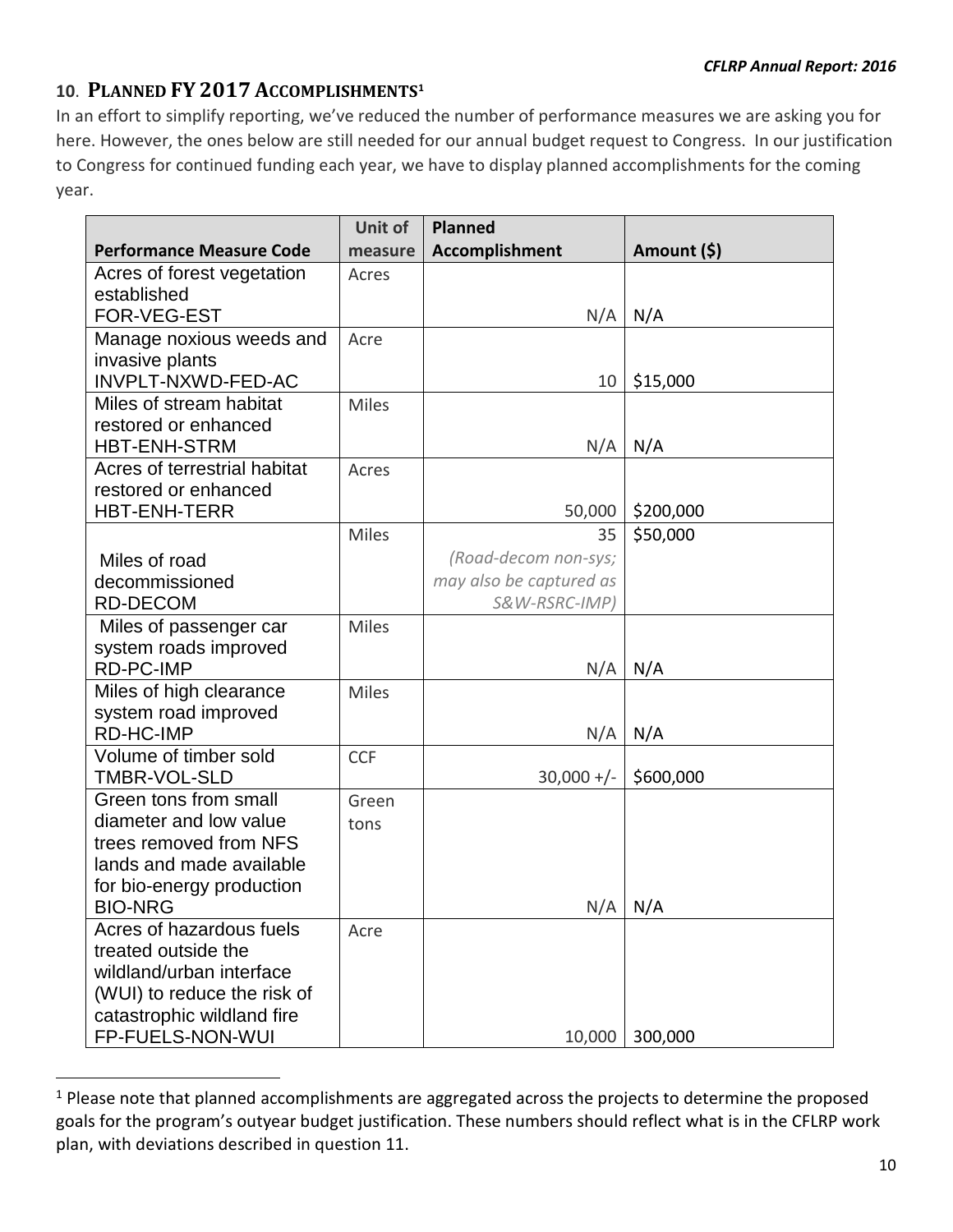|                                 | Unit of | <b>Planned</b> |             |
|---------------------------------|---------|----------------|-------------|
| <b>Performance Measure Code</b> | measure | Accomplishment | Amount (\$) |
| Acres of wildland/urban         | Acres   |                |             |
| interface (WUI) high priority   |         |                |             |
| hazardous fuels treated to      |         |                |             |
| reduce the risk of              |         |                |             |
| catastrophic wildland fire      |         |                |             |
| <b>FP-FUELS-WUI</b>             |         | 40,000         | 1,200,000   |

Please include all relevant planned accomplishments, assuming that funding specified in the CFLRP project proposal for FY 2017 is available. Use actual planned funding if quantity is less than specified in CFLRP project work plan. STRM-CROS-MTG-STD has been added since it tends to be one of the WLSH CFLRP largest funding needs.

# **11. PLANNED FY 2017 ACCOMPLISHMENT NARRATIVE AND JUSTIFICATION IF PLANNED FY 2017/18 ACCOMPLISHMENTS AND/OR FUNDING DIFFERS FROM CFLRP PROJECT WORK PLAN.**

Management activities will remain close to the same with the exception of increased roller chopped acres; due to timber sale harvest.

**12. PLEASE INCLUDE AN UP TO DATE LIST OF THE MEMBERS OF YOUR COLLABORATIVE IF IT HAS CHANGED FROM THE LIST YOU SUBMITTED IN THE FY 2015 REPORT** (name and affiliation, if there is one). If the information is available online, you can simply include the hyperlink here. If you have engaged new collaborative members this year, please provide a brief description of their engagement.

All original members are still actively supporting this project. Plus our collaboration with The Nature Conservancy and the Jacksonville Job Corps Center is notably strengthening. In addition, the National Fish and Wildlife Foundation provides supplemental support through the Longleaf Stewardship Fund grant**.** The Osceola provides prescribed fire training to underserved youth and places those qualified on federal prescribed fire crews as trainees within the Florida and Georgia area/ the CFLRP boundary. This supports our efforts to accelerate longleaf restoration. In FY 2017, we are aiming to increase the number of trainees and expand beyond the Florida and Georgia area. Other forests are aiming to mirror our methods. (See link in media recap section below.)

# **13. DID YOU PROJECT TRY ANY NEW APPROACHES TO INCREASING PARTNER MATCH FUNDING IN FY 2016 (BOTH IN-KIND CONTRIBUTIONS AND THROUGH AGREEMENTS)?**

In FY 2016, The Nature Conservancy increased their partner match by \$18,375 for seeding and planting on the Osceola; established methods were used.

# 14. **MEDIA RECAP. PLEASE SHARE WITH US ANY HYPERLINKS TO VIDEOS, NEWSPAPER ARTICLES, PRESS RELEASES, SCHOLARLY WORKS, AND PHOTOS OF YOUR PROJECT IN THE MEDIA THAT YOU HAVE AVAILABLE. YOU ARE WELCOME TO INCLUDE LINKS OR TO COPY/PASTE.**

[America's longleaf local-implementation-team-updates](http://americaslongleaf.org/news/news-articles/local-implementation-team-updates-spring-2016/okefenokee-and-osceola-local-implementation-team-update/)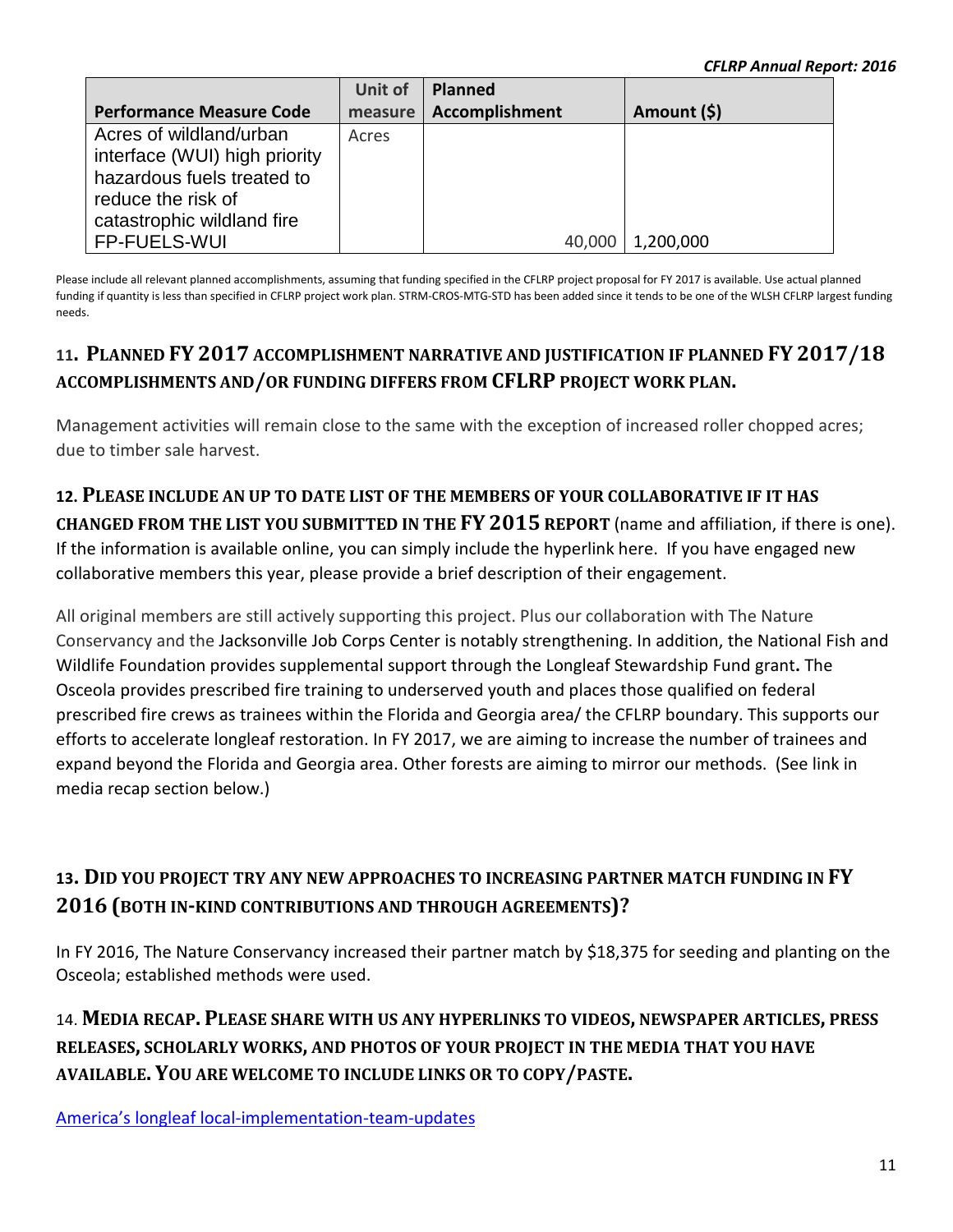[NFWF Southern Company Partnership](http://www.nfwf.org/partnerships/corporate/southerncompany/Pages/2016-Southern-Company-Partnership-Meeting.aspx)

[WWALS longleaf-conservation-grant-to-okefenokee-osceola-local-implementation-team-2016](http://www.wwals.net/2016/07/11/southern-company-awards-longleaf-conservation-grant-to-okefenokee-osceola-local-implementation-team-2016-07-06/)

| Signatures:                         |      |  |  |  |
|-------------------------------------|------|--|--|--|
| Recommended by Project Coordinator: |      |  |  |  |
|                                     | Date |  |  |  |
| Recommended by District Ranger:     |      |  |  |  |
| Ivan Green                          | Date |  |  |  |